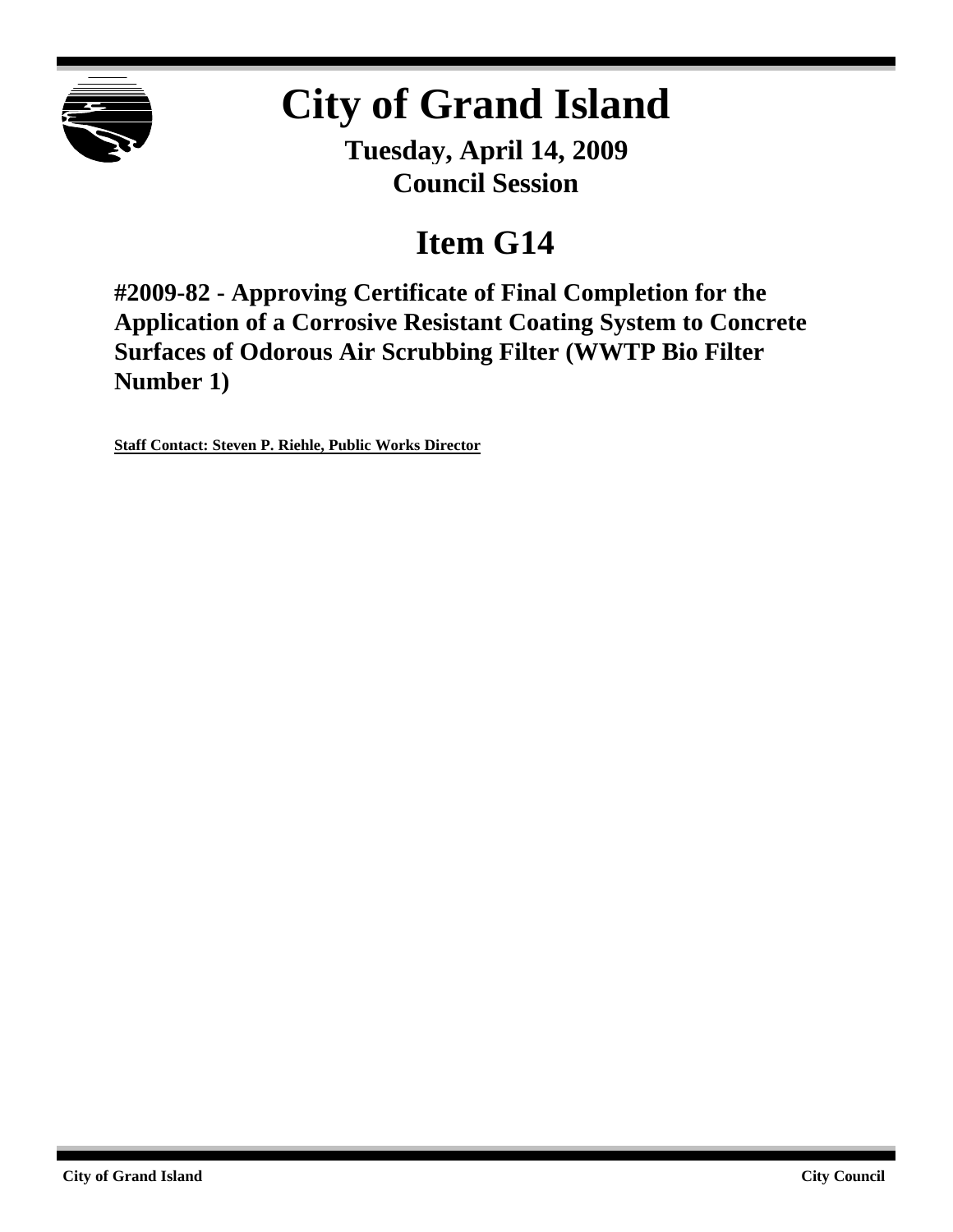## **Council Agenda Memo**

| From:                          | Steven P. Riehle, Public Works Director                                                                                                                                                        |  |  |  |  |
|--------------------------------|------------------------------------------------------------------------------------------------------------------------------------------------------------------------------------------------|--|--|--|--|
| <b>Meeting:</b>                | April 14, 2009                                                                                                                                                                                 |  |  |  |  |
| Subject:                       | Approving Certificate of Final Completion for the<br>Application of a Corrosive Resistant Coating System to<br>Concrete Surfaces of Odorous Air Scrubbing Filter<br>(WWTP Bio Filter Number 1) |  |  |  |  |
| <b>Item <math>\#</math>'s:</b> | $G-14$                                                                                                                                                                                         |  |  |  |  |
| $Presenter(s):$                | Steven P. Riehle, Public Works Director                                                                                                                                                        |  |  |  |  |

## **Background**

Mongan Painting Co. Inc. of Cherokee, Iowa was awarded a \$41,481.29 contract on October 28, 2008. The contract was for the application of a corrosive resistant coating system to concrete surfaces of odorous air scurbbing filter (WWTP Bio-Filter Number 1) at the Wastewater Treatment Plant. The Bio-Filter is used to scrub odorous air from portions of the solids handling processes at the plant.

## **Discussion**

The project was completed in accordance with the terms, conditions and stipulations of the contract, plans and specifications. For a total cost of \$39,981.29.

## **Alternatives**

It appears that the Council has the following alternatives concerning the issue at hand. The Council may:

- 1. Move to approve
- 2. Refer the issue to a Committee
- 3. Postpone the issue to future date
- 4. Take no action on the issue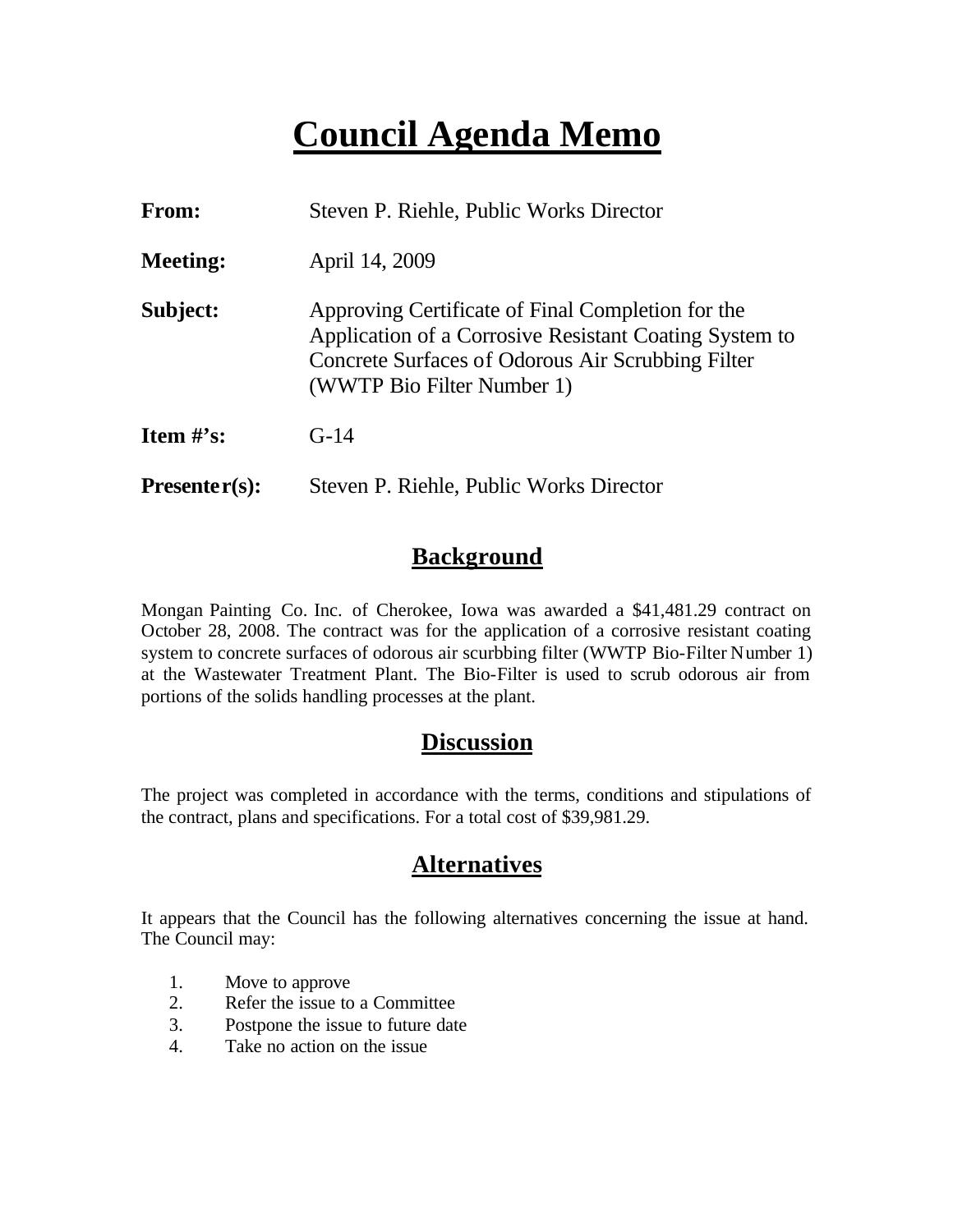## **Recommendation**

Public Works Administration recommends that the Council approve the Certificate of Final Completion for the Application of a Corrosive Resistant Coating System to Concrete Surfaces of Odorous Air Scrubbing Filter (WWTP Bio Filter Number 1).

## **Sample Motion**

Move to approve the Certificate of Final Completion for the Application of a Corrosive Resistant Coating System to Concrete Surfaces of Odorous Air Scrubbing Filter (WWTP Bio Filter Number 1).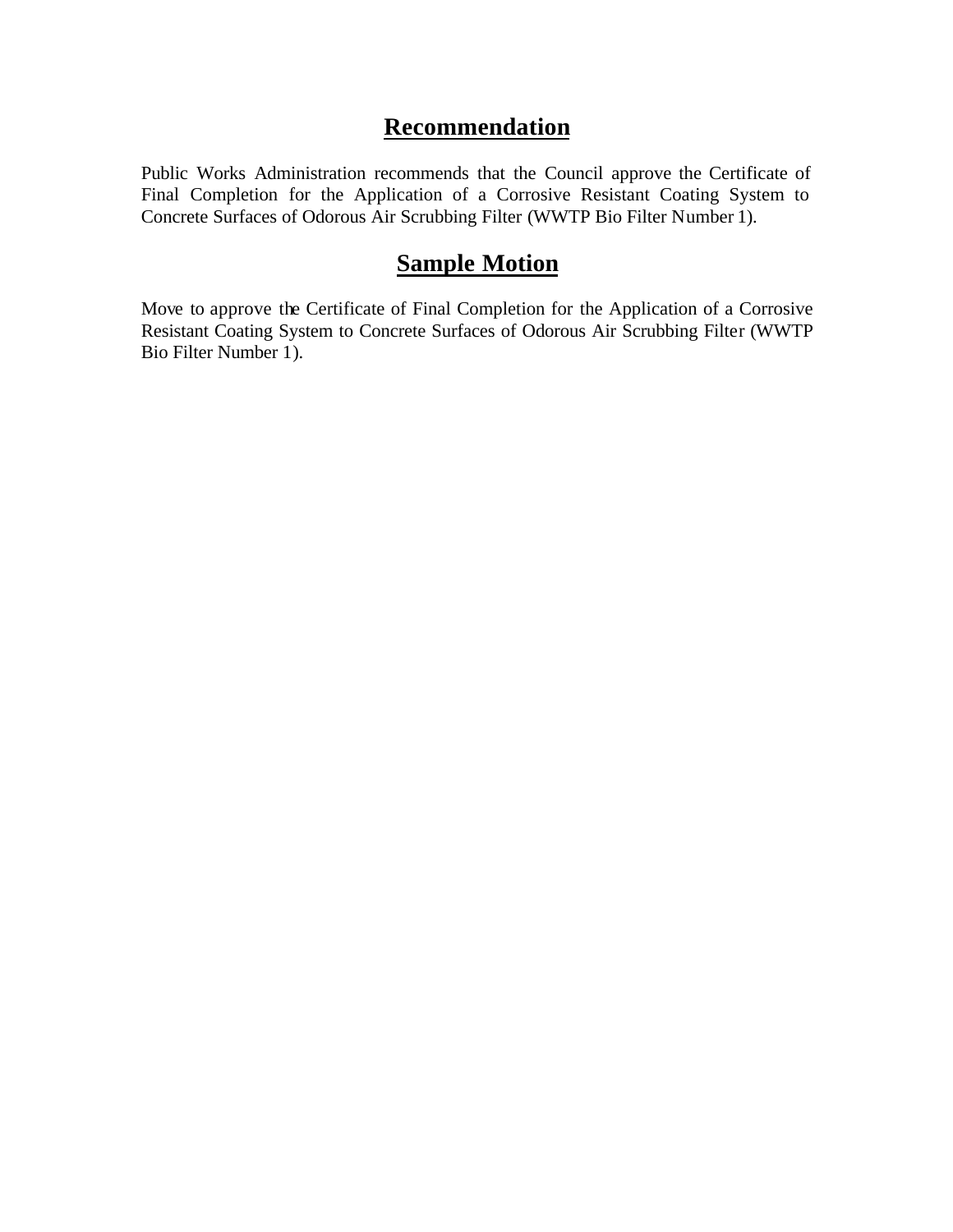#### **ENGINEER'S CERTIFICATE OF FINAL COMPLETION**

#### For the Application of a Corrosive Resistant Coating System to Concrete Surfaces of Odorous Air Scrubbing Filter (WWTP Bio Filter Number 1) At the Wastewater Treatment Plant

#### CITY OF GRAND ISLAND, NEBRASKA April 14, 2009

#### TO THE MEMBERS OF THE COUNCIL CITY OF GRAND ISLAND GRAND ISLAND, NEBRASKA

This is to certify that the Application of a Corrosive Resistant Coating System to Concrete Surfaces of Odorous Air Scrubbing Filter (WWTP Bio Filter Number 1) has been fully completed by Mongan Painting Co., Inc. of Cherokee, Iowa under the contract dated October 28, 2008. The work has been completed in accordance with the terms, conditions, and stipulations of said contract and complies with the contract, the plans and specifications. The work is hereby accepted for the City of Grand Island, Nebraska, by me as City Engineer/Public Works Director in accordance with the provisions of Section 16-650 R.R.S., 1943.

If is further certified that the improvements as constructed include the following items and costs and that this certificate shall constitute the final payment for this work.

#### **Application of a Corrosive Resistant Coating System to Concrete Surfaces of Odorous Air Scrubbing Filter (WWTP Bio Filter Number 1)**

|                                |                                                                                                                                            | Unit         |                       | Total                        | Total                                |             |
|--------------------------------|--------------------------------------------------------------------------------------------------------------------------------------------|--------------|-----------------------|------------------------------|--------------------------------------|-------------|
| <u>No.</u>                     |                                                                                                                                            |              |                       |                              | Cost                                 |             |
| Abrasive Blasting<br>1.        |                                                                                                                                            | 2.10         | s.f.                  | 4,326.00                     | \$                                   | 9,084.60    |
| 2.                             |                                                                                                                                            | 4.86         | I.f.                  | 0.00                         | \$                                   | 0.00        |
|                                |                                                                                                                                            |              |                       |                              |                                      |             |
| Per Resolution 2008-309)       |                                                                                                                                            |              |                       |                              |                                      |             |
| Repair of Concrete Surfaces    |                                                                                                                                            | 123.22<br>\$ |                       | 90.00                        |                                      | \$11,089.40 |
| Flat Work (epoxy)              | \$                                                                                                                                         | 2.24         | s.f.                  | 1,552.00                     |                                      | \$3,476.48  |
| Vertical Wall (epoxy)          | \$                                                                                                                                         | 5.65         | s.f.                  | 1,005.00                     | \$                                   | 5,678.25    |
| Trench Drain Bottom (epoxy)    | \$                                                                                                                                         | 2.24         | s.f.                  | 318.00                       | \$                                   | 712.32      |
| Trench Drain Wall (epoxy)      | \$                                                                                                                                         | 2.24         | s.f.                  | 1,120.00                     | \$                                   | 2,508.80    |
| Plenum (epoxy)                 | \$                                                                                                                                         | 2.24         | S.f.                  | 331.00                       | \$                                   | 741.44      |
| <b>Cold Weather Protection</b> |                                                                                                                                            | \$8,190.00   |                       | 1.00                         | \$                                   | 8,190.00    |
|                                |                                                                                                                                            |              |                       | 1.00                         | (\$                                  | 1,500.00)   |
|                                |                                                                                                                                            |              |                       |                              |                                      |             |
| (See Change Order Number 1)    |                                                                                                                                            |              |                       |                              |                                      |             |
|                                |                                                                                                                                            |              |                       |                              |                                      | \$39,981.29 |
|                                | Description<br>Removal fiberglass angle<br>(Removed by City forces<br>9a. Credit for erecting skeletal support<br>Structure by City forces | \$<br>\$     | Price<br>(\$1,500.00) | Unit<br>c.f.<br>I.s.<br>l.s. | <b>Quantity</b><br><b>TOTAL COST</b> |             |

**Total Cost of Application of a Corrosive Resistant Coating System to Concrete Surfaces of Odorous Air Scrubbing Filter (WWTP Bio Filter Number 1) \$39,981.29**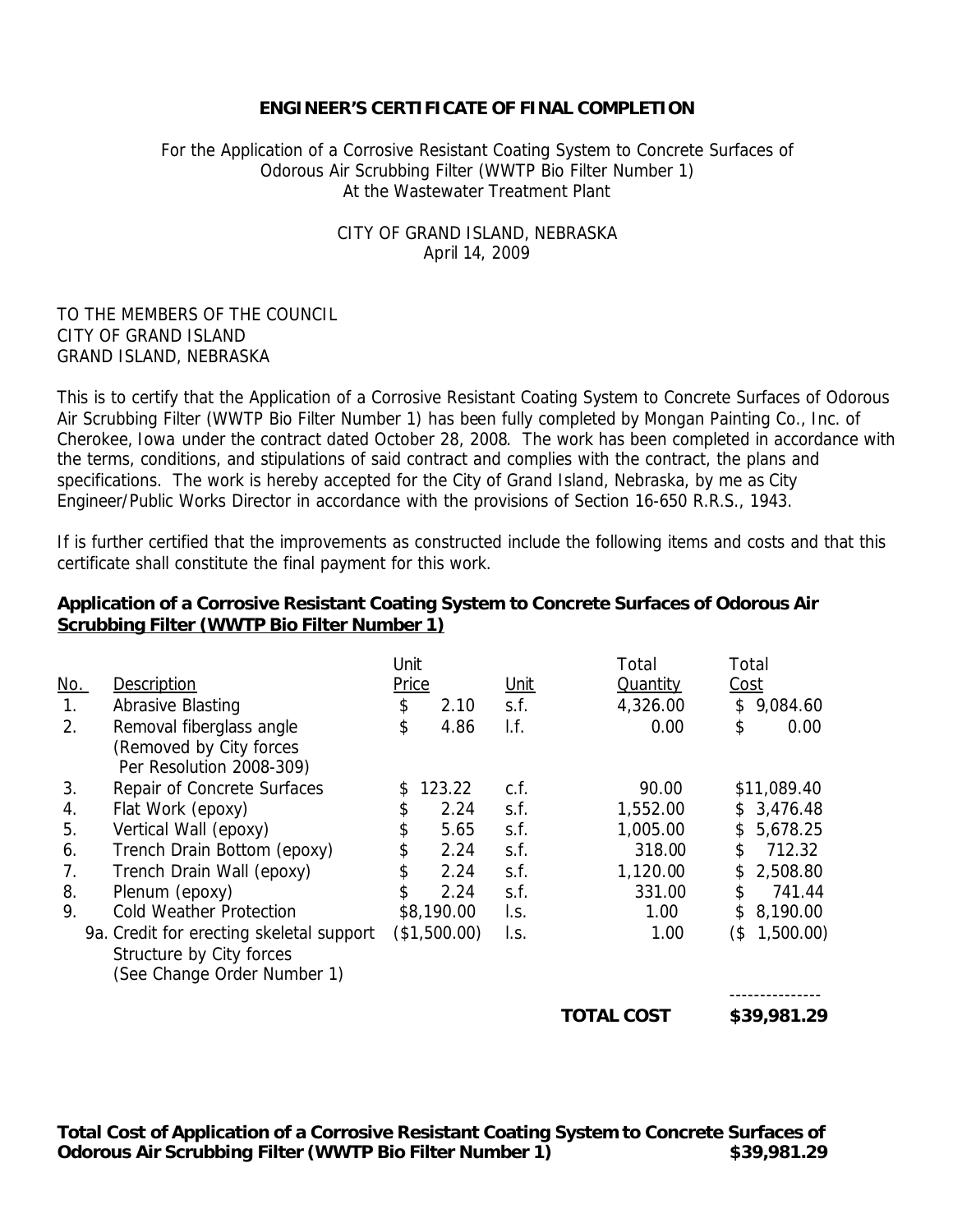Respectfully submitted,

Steven P. Riehle City Engineer/Public Works Director

TO MEMEBERS OF THE COUNCIL CITY OF GRAND ISLAND GRAND ISLAND, NEBRASKA

I hereby recommend that the Engineer's Certificate of Final Completion for the Application of a Corrosive Resistant Coating System to Concrete Surfaces of Odorous Air Scrubbing Filter (WWTP Bio Filter Number 1) be approved.

Respectfully submitted,

Margaret Hornady Mayor